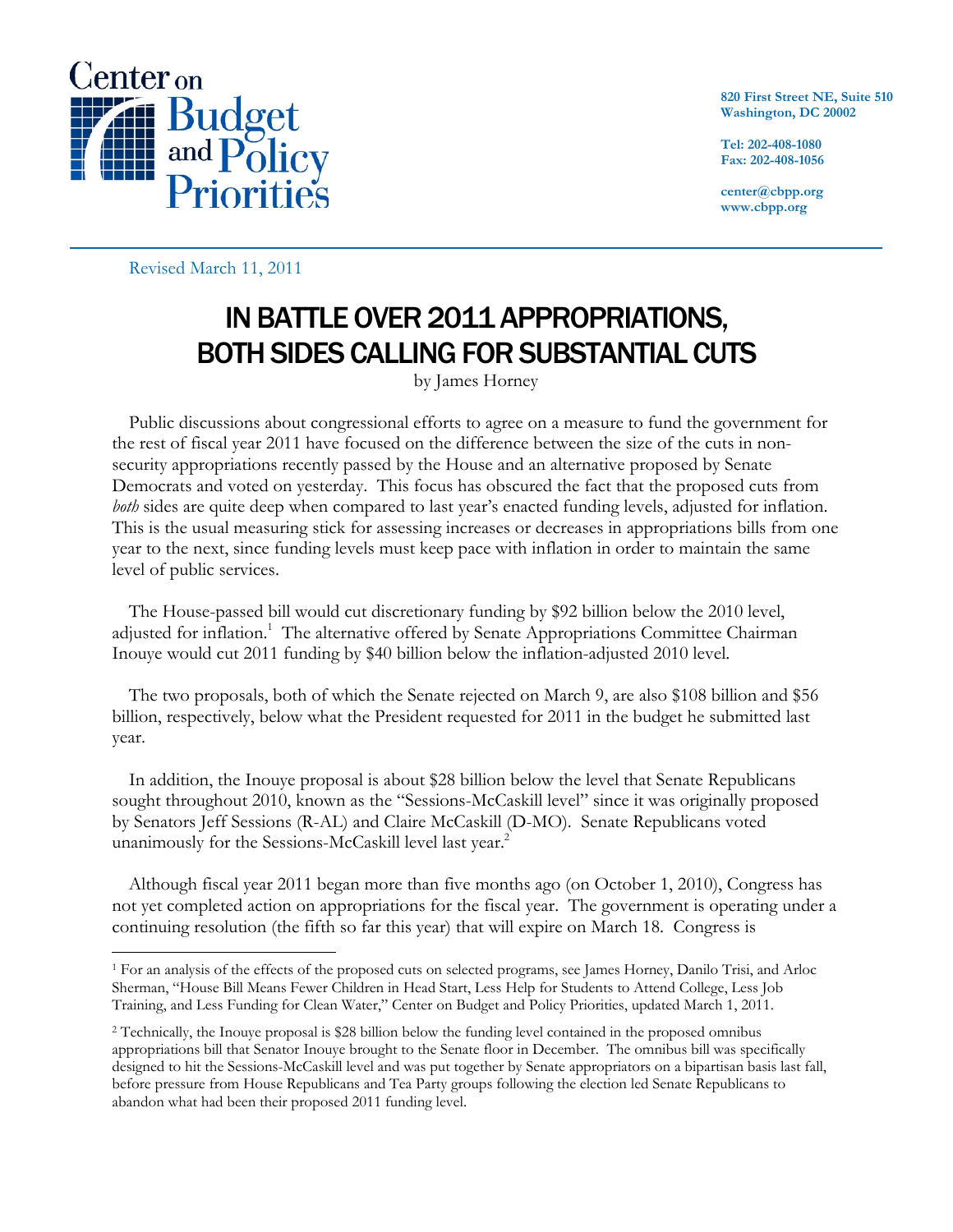| Table 1                                                                                                                                                                      |                                 |                                       |                     |                      |                       |                      |       |
|------------------------------------------------------------------------------------------------------------------------------------------------------------------------------|---------------------------------|---------------------------------------|---------------------|----------------------|-----------------------|----------------------|-------|
| <b>Fiscal Year 2011 Discretionary Funding</b>                                                                                                                                |                                 |                                       |                     |                      |                       |                      |       |
| Budget authority in billions of dollars                                                                                                                                      |                                 |                                       |                     |                      |                       |                      |       |
|                                                                                                                                                                              | 2010, adjusted<br>for inflation | <b>President's FY</b><br>2011 request | Inouye<br>Dec. 2010 | March 4<br><b>CR</b> | March 18<br><b>CR</b> | Inouye<br>March 2011 | H.R.1 |
| Security <sup>a</sup>                                                                                                                                                        | 638                             | 651                                   | 638                 | 627                  | 627                   | 629                  | 631   |
| Non-security <sup>b</sup>                                                                                                                                                    | 480                             | 483                                   | 470                 | 461                  | 457                   | 450                  | 395   |
| Total                                                                                                                                                                        | 1,118                           | 1,134                                 | 1,107               | 1,087                | 1,083                 | 1,077                | 1,026 |
| a. Funding provided by Defense, Homeland Security, and Military Construction-Veterans Affairs appropriation bills.<br>b. Funding provided by other nine appropriation bills. |                                 |                                       |                     |                      |                       |                      |       |

Source: CBPP analysis.

considering various proposals that would fund the government for the rest of the year while imposing substantial cuts in the amount of funding that would be available.

## Funding Would Be Well Below 2010 Levels Under All Recent Proposals

Table 1 shows the level of 2011 discretionary funding under last year's appropriations, adjusted for inflation, and six different proposals. The amounts are split between funding for security programs (funding provided by the Defense, Homeland Security, and Military Construction-Veterans Affairs appropriations bills) and non-security programs (funding provided by the other nine appropriation bills). All of the levels exclude emergency funding, which is largely funding for the wars in Iraq and Afghanistan. The seven alternatives are:

 **Funding at the 2010 level, adjusted for inflation.** The amounts shown are the CBO's baseline projections of 2011 discretionary funding from its August 2010 *Budget and Economic Outlook: An Update* (not including projected emergency funding for 2011). The amount is adjusted to include CBO's estimate of the full amount of funding required to maintain the discretionary Pell Grant maximum award at the same level as in 2010.<sup>3</sup> It is important to note that despite continued statements by House Republican leaders that proposed cuts in discretionary funding are intended to return funding to pre-stimulus, pre-bailout levels, the baseline funding level for 2011 includes *no* stimulus or bailout funding. (Stimulus funding provided under the Recovery Act was fiscal year *2009* funding, not 2010 funding; as a result, none of that funding is included in the baseline funding level for 2011. In addition, the financial rescue funding, which also was provided in fiscal year 2009, was

 $\overline{a}$ 

<sup>3</sup> CBO's discretionary baseline for the Pell Grant program in 2010 is the amount actually appropriated for 2010, adjusted only for inflation. The adjustment made here to the baseline projection for Pell Grants is the difference between that amount and CBO's estimate of the funding required to maintain the maximum award at the same level as in 2010. The amount for Pell Grants in this adjusted baseline is equal to CBO's estimate of the Pell Grant funding provided under the continuing resolution currently in effect, which *does* maintain the maximum award at the same level as in 2010.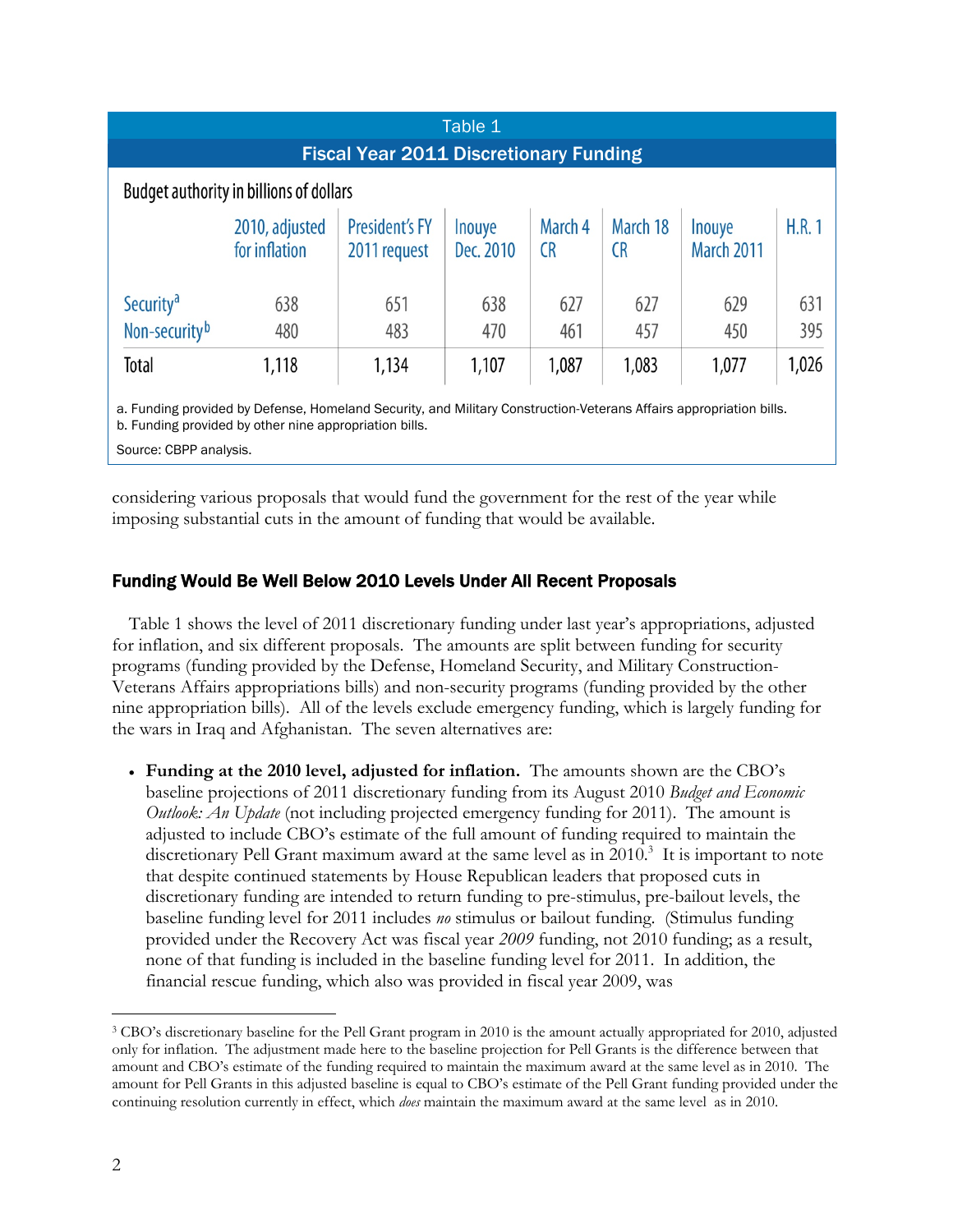mandatory, not discretionary.<sup>4</sup>)

- **The President's request for 2011.** The amounts shown are CBO's estimate of the discretionary funding (excluding emergency funding) requested for 2011 in the budget the President submitted in February 2010. The amount is adjusted to include CBO's estimate of the full amount of funding required to maintain the discretionary Pell Grant maximum award at the same level as in  $2010<sup>5</sup>$
- **Chairman Inouye's December 2010 appropriation bill.** The amounts shown are CBO's estimates of the funding provided by Chairman Inouye's proposed omnibus appropriations bill in December 2010, which failed to receive the necessary 60 votes to end a threatened filibuster. This proposal — with total non-emergency discretionary funding of \$1.107 trillion — was intended to hit the limits on discretionary funding that Senators Jeff Sessions and Claire McCaskill had proposed at various times (with some modifications) throughout calendar year 2010. The last version of the Sessions-McCaskill proposal that the Senate voted on would have limited non-emergency discretionary funding for fiscal year 2011 to \$1.108 trillion. All 40 Senate Republicans who voted supported the Sessions-McCaskill amendment in that vote, though it fell three votes short of the 60 votes needed for adoption.
- **Continuing resolution in effect through March 4.** The amounts shown are CBO's estimates of the level of funding (excluding emergencies) that would be provided under the continuing resolution that was in effect through March 4 if that legislation had been extended through the end of fiscal year 2011. This overall funding level was roughly equal to the *nominal* 2010 level of funding (i.e., the 2010 level with no adjustment for inflation).
- **Continuing resolution in effect through March 18.** The amounts shown are CBO's estimates of the level of funding (excluding emergencies) that would be provided under the continuing resolution that is in effect through March 18 if that legislation is extended through the end of fiscal year 2011. This includes a \$4 billion reduction below the March 4 continuing resolution level that House Republican leaders portrayed as a down payment (\$2 billion in savings for each of the two weeks the measure would be in effect) on the full amount of discretionary cuts in H.R. 1.
- **Full-year continuing resolution introduced March 4, 2011 by Chairman Inouye.** The amounts shown are the estimates of the funding (excluding emergencies) that would be provided under a continuing resolution proposed by Senate Appropriations Committee Chairman Inouye to fund the government through the end of fiscal year 2011. The Senate rejected this amendment on March 9.
- **Full–year appropriations passed by the House.** The amounts shown are the estimates of the funding (excluding emergencies) provided under a continuing resolution (H.R. 1) to fund

<sup>-</sup>4 For a discussion of this issue, see page 4 of Horney, *et al.*

<sup>&</sup>lt;sup>5</sup> The budget the President submitted last year called for Congress to make all Pell Grant funding mandatory (a small portion already was mandatory), but Congress decided to keep funding for the basic award discretionary. The adjustment is the amount of discretionary funding required to fund the President's proposal to maintain the maximum award at the same level as in 2010.